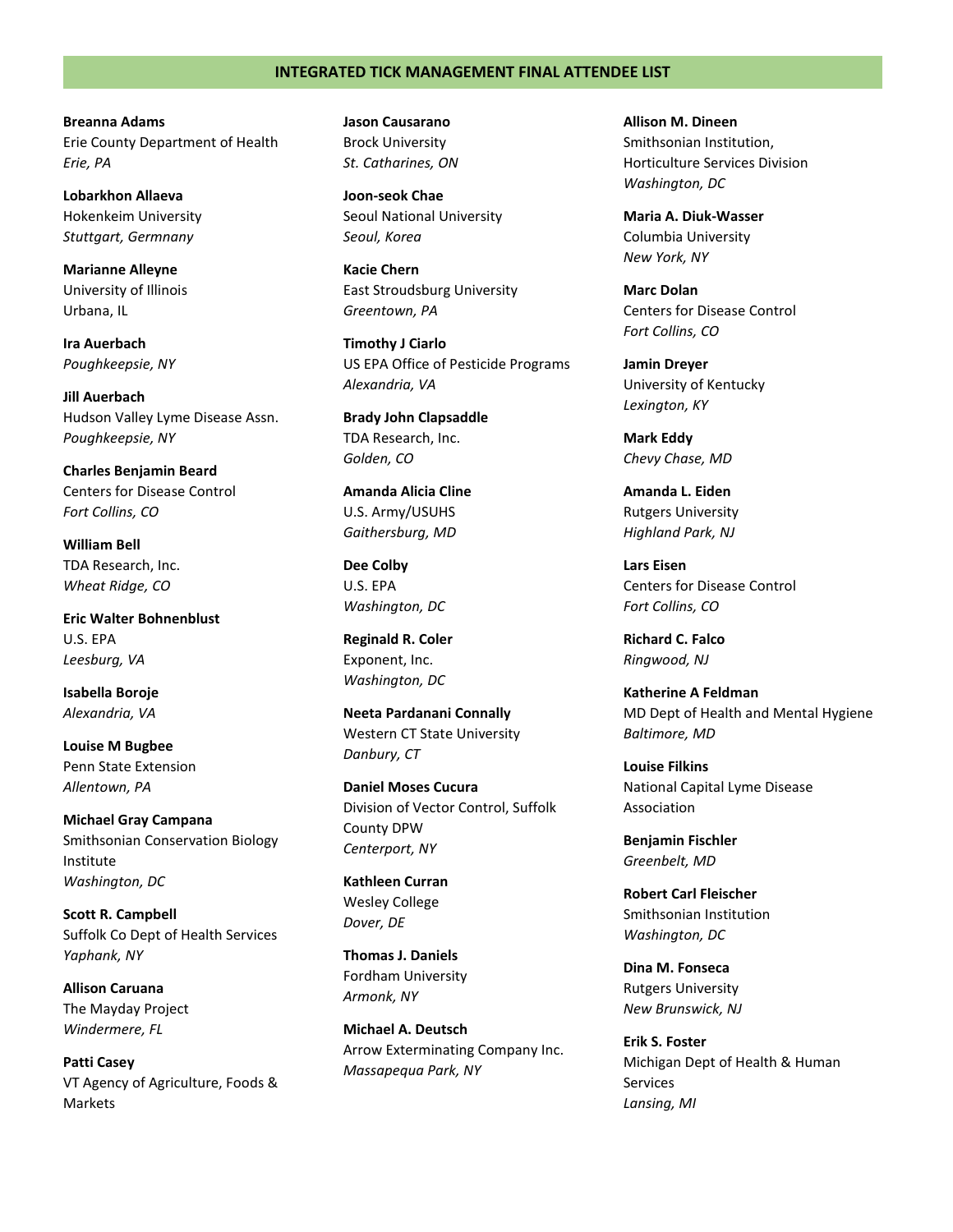**Daniel L. Frank** West Virginia University *Morgantown, WV*

**Clara Fuentes** U.S. EPA *University Park, MD*

**Jennifer Furchak** The Hartz Mountain Corporation *Carlstadt, NJ*

**Holly Gaff** Old Dominion University *Norfolk, VA*

**C. David Gammel** Entomological Society of America *Annapolis, MD*

**Meg Garratt-Reed** The office of Congresswoman Chellie Pingree *Maine*

**Howard S. Ginsberg** USGS Patuxent Wildlife Res. Ctr. *Kingston, RI*

**Emily Glasberg** Clarke *St Charles, IL*

**Vanessa Gomez** East Stroudsburg University *Stroudsburg, PA*

**Alan C Graham** Vermont Agency of Agriculture, Food & Markets *South Pomfret, VT*

**Thomas Green** IPM Institute of North America, Inc. *Madison, WI*

**Kim Greenbaum** Evolva *San Diego, CA*

**Erich D. Grove** Eco-Care Pest Management, Inc. *Ellicott City, MD*

**Kevin J. Hackett** Agric Res Service USDA *Beltsville, MD*

**Garrett Adam Heck** ORISE Research Participant *Baltimore, MD*

**Stephan Herrera** Evolva *Larkspur, CA*

**Graham Hickling** University of Tennessee, Center for Wildlife Health *Knoxville, TN*

**Alison Hinckley** Centers for Disease Control *Fort Collins, CO*

**Allen Hodges** Metro Public Health Department *Nashville, TN*

**Sarah Hook** Centers for Disease Control *Fort Collins, CO*

**Jeffenstein Hottenstein** Clarke

**Jane Eva Huffman** Northeast Wildlife DNA Laboratory *East Stroudsburg, PA*

**Timothy Husen** Rollins Inc. *Roswell, GA*

**Anders S. Huseth** North Carolina State University *Raleigh, NC*

**Susan Jennings** U.S. EPA *Athens, GA*

**Janet Jensen** National Capital Lyme Disease Association *Bel Air, MD*

**Lynnae Jess** North Central IPM Center *East Lansing, MI*

**Richard Wilcox Johnson** Vineyard Environmental Consulting *Vineyard Haven, MA*

**Robert A. Jordan** Monmouth County Mosquito Control Division *Tinton Falls, NJ*

**Kelly Kerr** Bucks County Department of Health *Doylestown, PA*

**Donghun Kim** Kansas State University *Manhattan, KS*

**Janet L. Kintz-Early** JAK Consulting Services *Knoxville, TN*

**Amy K. Korman** U.S. Army *Silver Spring, MD*

**Rayda K. Krell** Rayda K. Krell, LLC *Ridgefield, CT*

**Joellen Lampman** NYS IPM Program, Cornell University *Voorheesville, NY*

**Harold Edward Laubach** Nova Southeastern Univdersity *Davie, FL*

**Matthew Lesho** Luminex Corporation *Austin, TX*

**Michael L. Levin** Centers for Disease Control *Fort Collins, CO*

**Richard Levine** Entomological Society of America *Annapolis, MD*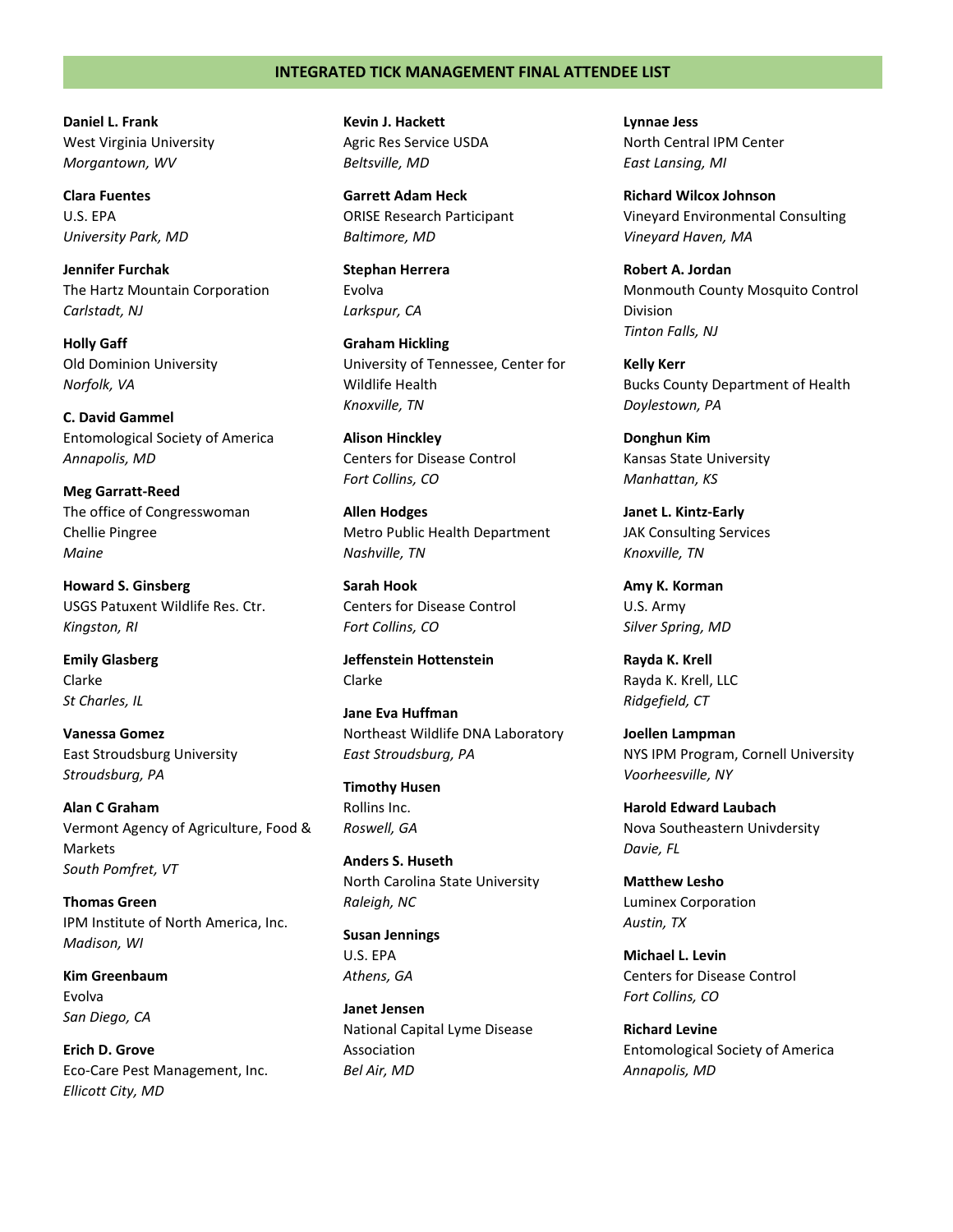**Andrew Y. Li** USDA ARS IIBBL *Beltsville, MD*

**Megan Ainsley Linske** Connecticut Agricultural Experiment Station *New Haven, CT*

**Yifen Liu** Cornell University *Brooktondale, NY*

**Charles B. Lubelczyk** Maine Medical Center Research Institiute *Portland, ME*

**Timothy Lynagh** Lyme Disease Association volunteer *Rockville, MD*

**Geoffrey E Lynn** University of Minnesota - T.C. *Saint Paul, MN*

**Erika T. Machtinger** USDA *Beltsville, MD*

**Agenor Mafra-Neto** ISCA Technologies Inc *Riverside, CA*

**Jacquelyn Irene Marchese** U.S. EPA *Newark, DE*

**Thomas N. Mather** University of Rhode Island *Kingston, RI*

**Robert Maurais** Mainely Ticks *Windham, ME*

**Travis James McClure** The Hartz Mountain Corporation *Carlstadt, NJ*

**Sara Simmons McDonald** Southeastern Louisiana University *Hammond, LA*

**Paul Mead** Centers for Disease Control *Fort Collins, CO*

**Phyllis Mervine** LymeDisease.org

**Steven Richard Meshnick** University of North Carolina *Chapel Hill, NC*

**Georgia Millward** Army Public Health Center *Gunpowder, MD*

**Cozette Elayne Moysa** *San Juan Capistrano, CA*

**Phillip G. Mulder** Oklahoma State University *Stillwater, OK*

**Robyn Nadolny** Army Public Health Center *Norfolk, VA*

**Glen R. Needham** The Ohio State University *Columbus, OH*

**Chloe Nelson** IPM Institute of North America, Inc. *Madison, WI*

**Sara Niesobecki** Yale Emerging Infections Program *New Haven, CT*

**Bruce Noden** Oklahoma State University *Stillwater, OK*

**Kaitlyn O'Donnell** Norfolk County Mosquito Control District *Manchester, CT*

**Jams L Occi** Rutgers University *Cranford, NJ*

**Julie Palm** SC Johnson and Son Inc. *Racine, WI*

**David Petersen** M-NCPPC Montgomery Parks *Germantown, MD*

**Nicholas Paul Piedmonte** SUNY ESF *Jordan, NY*

**Suppaluck Polsomboon** Uniformed Services University of the Health Sciences *Bethesda, MD*

**Chris Przybyszewski** US BIOLOGIC *Memphis, TN*

**Tariq Qureshi** Bayer Animal Health *Shawnee, KS*

**Kathryn Reif** Kansas State University *Manhattan, KS*

**Al Richards** Naval Medical Research Center

**Jason Richardson** Walter Reed Army Institute of Research *Silver Spring, MD*

**Ariel Rivers** International Maize and Wheat Improvement Center *El Batan, Mexico*

**Nala Rogers** Science Writer, The Wildlife Society

**Rosina Romano** Entomological Society of America *Annapolis, MD*

**Douglas Edward Roscoe** NJ Fish & Wildlife *Blairstown, NJ*

**Andrew Rosendale** University of Cincinnati *Cincinnati, OH*